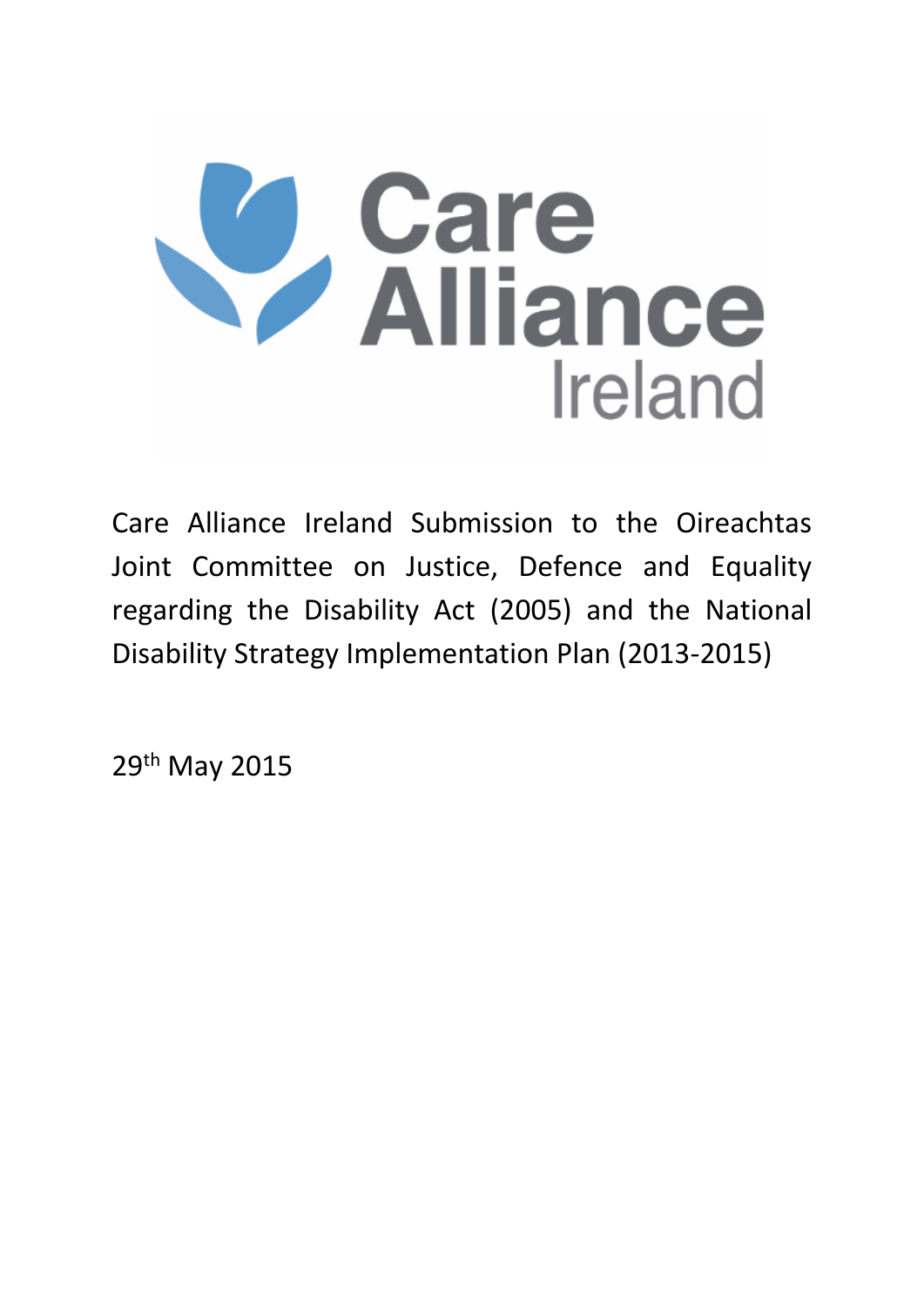## **Introduction:**

**Care Alliance Ireland** is an Alliance of over 100 not-for-profit organisations who support Family Carers. This includes disability services and support organisations within the multiple spheres of disabilityintellectual, physical, sensory, motor, hidden, and the mental health sector.

**What We Do:** We work with organisations to provide better information and supports to Family Carers. We provide them with opportunities to collaborate on initiatives including National Carers Week, a multi-agency and multi-disciplinary Family Carer Research Group, and joint policy submissions. We act as a distribution channel for information on Family Carer issues. We actively encourage collaboration in all our projects. We provide cohesion to those organisations working to support Family Carers. We commission relevant research that supports focussed and quality interventions in the lives of Family Carers.

**Care Alliance Ireland** welcomes the opportunity from the Oireachtas Joint Committee on Justice, Defence and Equality to make this submission in respect to its consideration of the Disability Act 2005, and the National Disability Strategy Implementation Plan 2013-2015.

#### **Contact Details;**

Zoe Hughes

Policy & Research Officer

Care Alliance Ireland

Coleraine House

Coleraine Street

Dublin 7

zoe@carealliance.ie

086 883 4942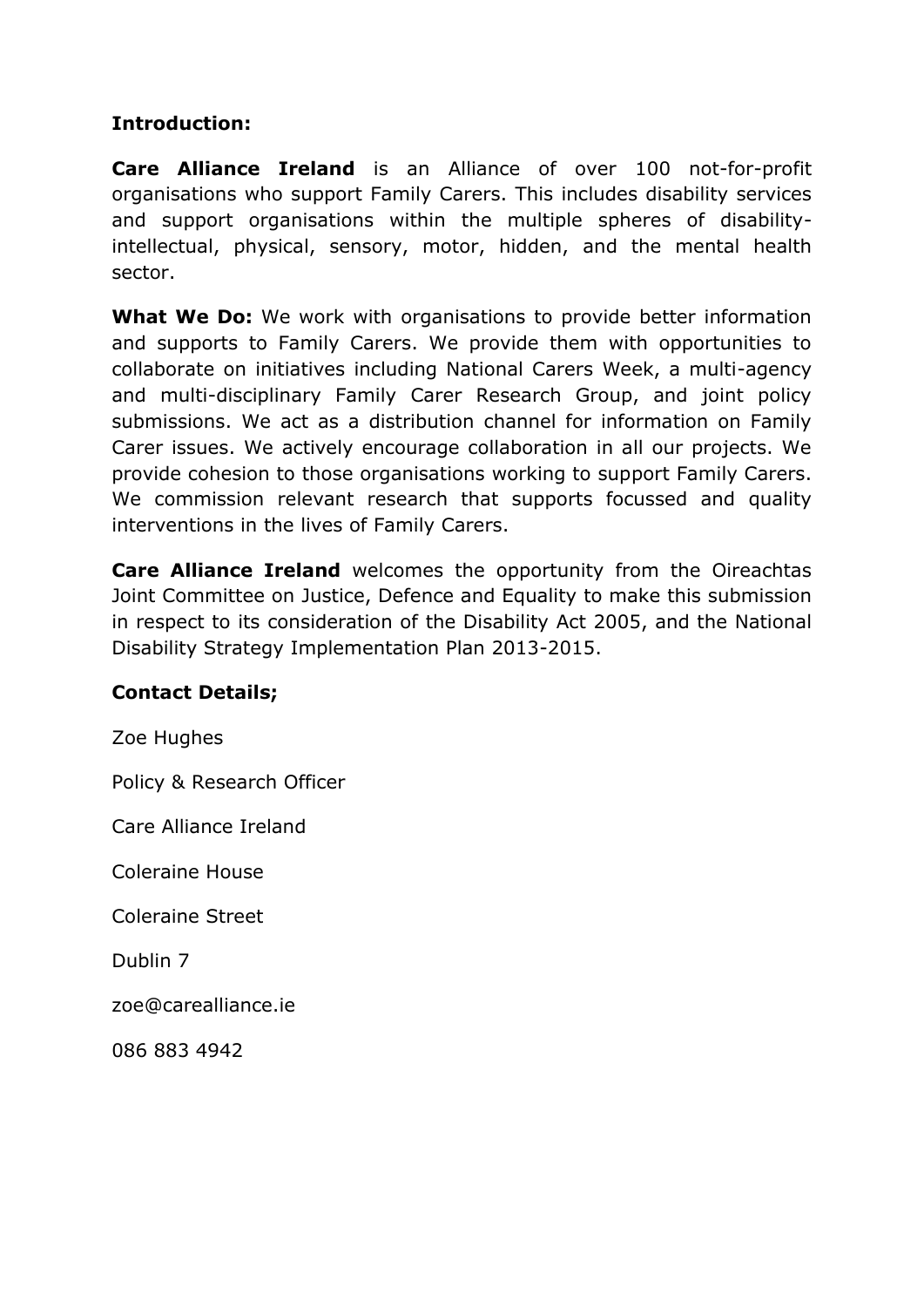#### **Background**

There are approximately 274,000 Family Carers in Ireland<sup>1</sup>. A carer is defined as a person who provides unpaid personal help for a friend or family member with a long term illness, health problem or disability<sup>2</sup>. 4.1% of the population identified themselves as a carer in the 2011 Census<sup>3</sup>. However, it must be acknowledged that many people may not classify themselves as a carer but will say that the care they provide is a normal part of being a family member and is a duty attached to being a relative or friend of the person requiring care. Therefore, the true number of carers in Ireland remains unknown.

There are 595, 335 people with disabilities in Ireland<sup>4</sup>. This includes people with intellectual, sensory, hidden, motor and neurological disabilities, and mental health concerns. There is a symbiotic relationship between disability and caring- people take on the role of Family Carer due to a person in their family needing extra support and care for whatever reason.

Due to the nature of this relationship, policy which effects people with disabilities naturally effects Family Carers, and vice-versa. Currently in Ireland, there are two major pieces of policy which therefore effect both groups of people, namely the National Disability Strategy<sup>5</sup> and the National Carers Strategy<sup>6</sup>. These policies (and their attendant pieces of legislation etc.) should be working harmoniously, however it is clear that in many cases, they are directly in opposition. This has led to a situation whereby Family Carers are being left out of conversations pertaining to their loved ones and the people they care daily for<sup>7</sup>. Instead of being seen as "partners in care<sup>8"</sup> as advocated by the National Carers Strategy they

 $\overline{a}$ <sup>1</sup> Department of Health, "The National Carers' Strategy" (Department of Health, 2012).

<sup>&</sup>lt;sup>2</sup> M McCarron et al., "Between Worlds: The Experiences And Needs Of Former Family Carers" (TCD School of Nursing & Midwifery, 2011).

<sup>&</sup>lt;sup>3</sup> Central Statistics Office, "Profile 8: Our Bill of Health (Census 2011)" (Dublin, 2012), http://www.cso.ie/en/census/census2011reports/census2011profile8ourbillofhealthhealthdisabilityandcarersinireland/.

<sup>4</sup> Ibid.

<sup>5</sup> Department of Justice, Equality & Law Reform, "National Disability Strategy" (Dublin, 2004).

<sup>6</sup> Department of Health, "The National Carers' Strategy." (Department of Health, 2012) <sup>7</sup> Care Alliance Ireland understand that the term "care for" has connotations of paternalism and may be seen to be in opposition to the rights based advocacy agenda for people with disabilities. The term is used to include all kinds of support given by families towards a person with a need for that extra support due to a disability. <sup>8</sup> Department of Health, "The National Carers' Strategy." (Department of Health, 2012)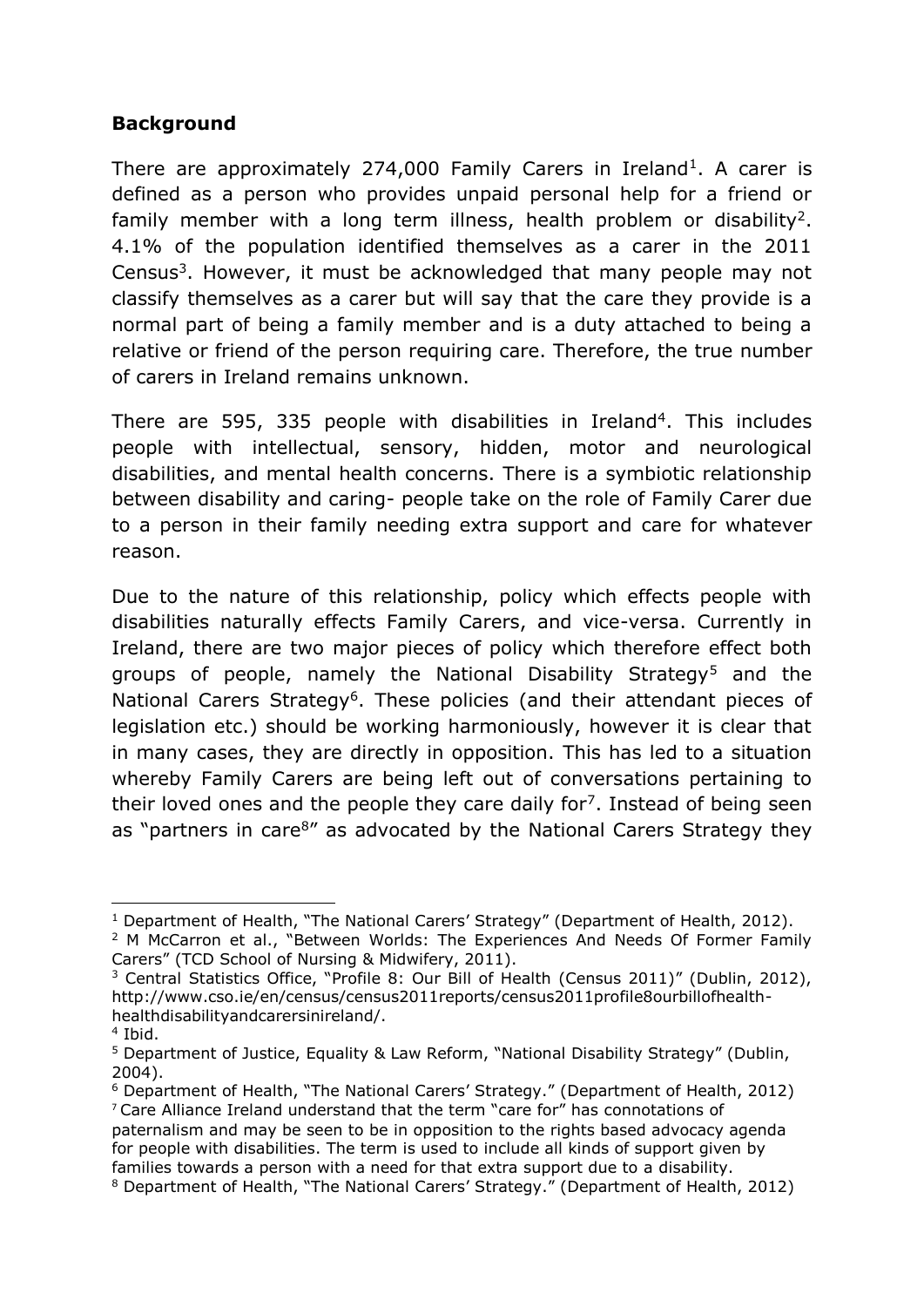are often excluded from the very decisions that affect both their loved ones and them.

This submission looks at the Disability Act (2005) and the National Disability Strategy Implementation Plan (2013-2015) through the lens of Family Carers, with direct comparison to the National Carers Strategy (2012) where appropriate. Points and action of relevance to Family Carers will be discussed and recommendations for action to remedy the gaps between them and the National Carers Strategy (2012) suggested.

#### **Disability Act 2005**

The main part of the Act which directly impacts Family Carers in their role is Part Two: Assessment of Need, Service Statements and Redress.

This part of the Act is concerned with the provision of assessment *"to determine, in respect of a person with a disability, the health and education needs (if any) occasioned by the disability and the health services or education services (if any) required to meet those needs. <sup>9</sup>*"

Ten years after this legislation was enacted, the provision of these assessments has yet not begun for people with disabilities born before 1<sup>st</sup> June 2002<sup>10</sup>. According to data provided by the Irish Census of 2011, this means that up to 560,000 people with disabilities or disabling conditions do not have access to this service<sup>11</sup>. This means that thousands of family supporters and family carers are unable to request (or support their caree through) an assessment of their child's, brother's, sister's, parent's or other family member's needs, nor can they request a statement of services available to address their family members' needs. This is causing a distinct concern for family carers as they struggle to provide the support necessary to those they care for. As it is the case that Family Carers report significantly higher levels of stress and depression<sup>12</sup>, along with often feeling "drained" physically and emotionally<sup>13</sup> by their role, it is critical that Government move to fully enact this part of the legislation.

**<sup>.</sup>** <sup>9</sup> Oireachtas na hEireann, *Disability Act 2005*, 2005.

<sup>&</sup>lt;sup>10</sup> Inclusion Ireland, "Assessment of Needs (AoN) under the Disability Act 2005" (Inclusion Ireland, 2014), http://www.inclusionireland.ie/content/page/assessmentneeds-aon-under-disability-act-2005.

<sup>&</sup>lt;sup>11</sup> Central Statistics Office, "Profile 8: Our Bill of Health (Census 2011)." This figure reflects 2011 data.

<sup>12</sup> Liam O'Sullivan, "Health and Well-Being of Family Carers in Ireland: Results of a Survey of Recipients of the Carer's Allowance" (Combat Poverty Agency, 2008).

<sup>&</sup>lt;sup>13</sup> The Carers Association of Ireland and Royal College of Psychiatrists, "The Health of the Carer in Ireland" (The Carers Association, 2009).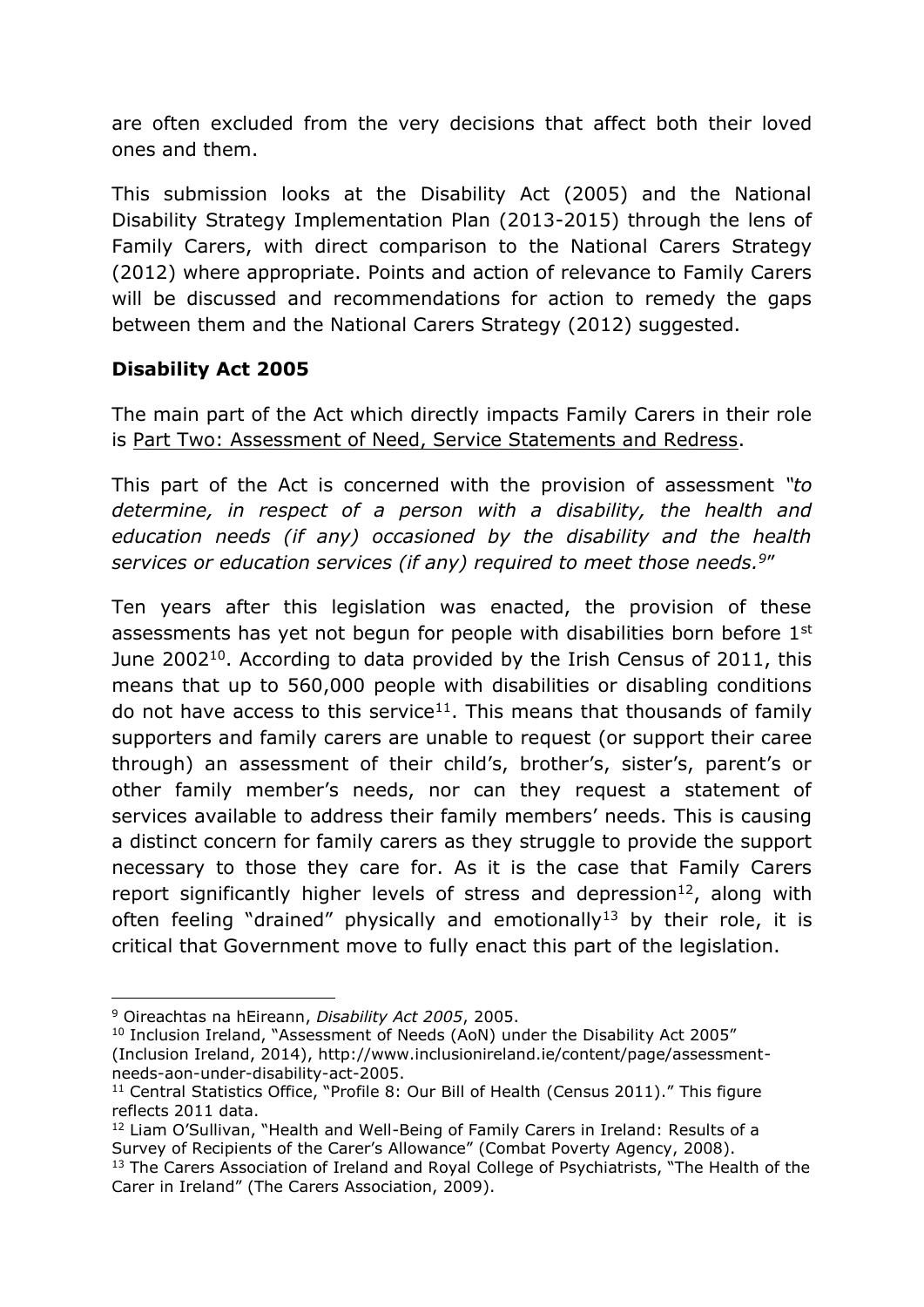Even for those who are eligible for an assessment of need as the Act currently stands commenced, there are widespread reports of unacceptably long waiting times, a lack of transparency, and a lack of redress in a timely fashion<sup>14</sup>. In failing to commence this Part of the Act in full, thousands of family carers are left caring for their loved one without the supports in place which would allow those they care for to become as independent as possible.

## **National Disability Strategy Implementation Plan 2013-2015**

The National Disability Strategy was launched in 2004 to underpin the governments' commitment to improving the lives of people with disabilities in Ireland. Further to this, in 2013 the Implementation Plan was launched which consists of four high level goals, each broken into constituent parts. We focus on how the plan is not reaching a number of key overarching actions, primarily due to a lack of cohesion with the National Carers Strategy. As discussed above, it is crucial that both strategies work together- not side by side, and not in opposition- to create a society where both people with disabilities and those you care for and support them are able to do so without difficulty.

Below are some of the main objectives and key related actions which are of concern to family carers in respect to the support role they play to their family member with a disability.

Objective 1(b): People with disabilities are treated with dignity and respect

## *Ensure delivery of disability and mental health awareness training to staff, particularly frontline staff, including through NDA e-learning training module.*

Whilst we acknowledge that many HSE staff are receiving training around mental health and disability, there have been reports from carers that in front line settings, certain groupings of staff<sup>15</sup> do not know, nor begin to engage with people with disabilities regarding their mental health needs, in particular attributing psychiatric and mental health issues as behavioural and the result of their disability. In some cases, refusal to write appropriate referrals or consult with outside experts is causing

**.** 

<sup>14</sup> Inclusion Ireland, "Implementing the National Disability Strategy: Inclusion Ireland Position Paper" (Inclusion Ireland, 2013).

<sup>&</sup>lt;sup>15</sup> In particular, mental health staff who feel they do not have the training or knowledge to work with patients who have intellectual disabilities.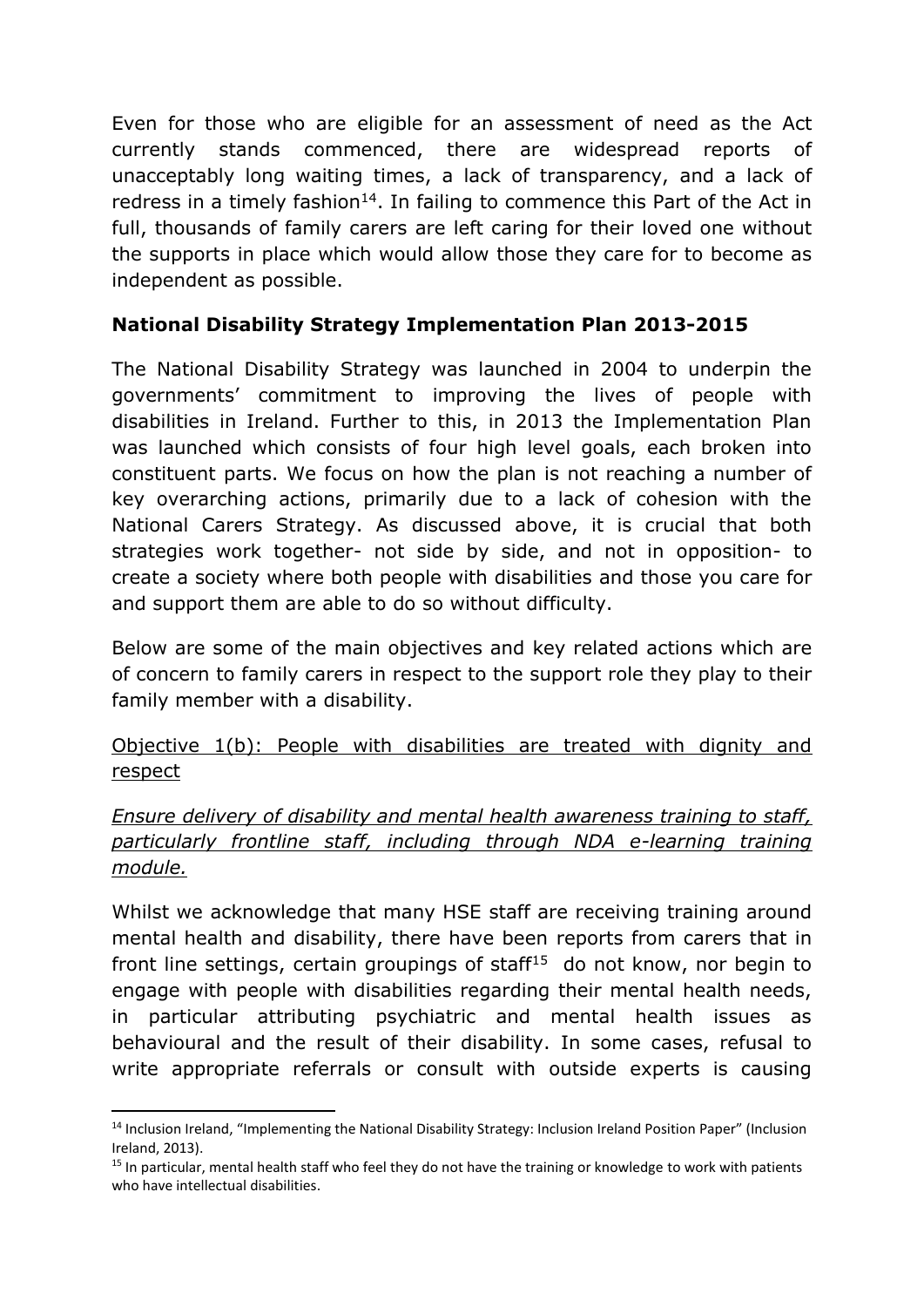delays to discharges from acute hospitals, directly contravening the HSE's own integrated care and discharge planning policy<sup>16</sup>. This is turn makes the work of family carers far more difficult, leading to issues of further stress and worry for those carers.

Objective 2(b) People with disabilities get the quality supports and services they need to be independent

# *Support the provision of advocacy services for persons with disabilities and mental health difficulties.*

The National Advocacy Service is a very positive service for people with disabilities, and is a service used by family carers to ensure that the person they support has access to independent support and advocacy. However, Care Alliance Ireland is aware of some family carers struggling to access the NAS for a person who has high support needs and who may not be able to request the service for themselves<sup>17</sup>. In all cases it is vital that the NAS understands that family carers should be recognised, as per the National Carers Strategy as being "partners in care", and a key part of the advocacy process. This is not happening.

In addition, the current waiting times of the NAS are unacceptably long<sup>18</sup>, and given that many people do not engage the services of the NAS until they are at a crisis point, allowing such long waiting times is having a highly negative effect on both people with disabilities and family carers.

It also must be noted that as it stands, the NAS has no statutory authority, unlike the Personal Advocacy Service, provided for in the Citizens Information Act (2007) and a core component of the National Disability Strategy (2004). It is vital that the PAS is enacted as soon as possible, to ensure that people with disabilities can access a service which does has statutory authority. For those older parents caring for their adult child with a disability it would be highly comforting and stress-relieving to know that such a service is available to their loved ones.

 $\overline{a}$ 

<sup>&</sup>lt;sup>16</sup> Health Service Executive, "Integrated Care Guidance: A Practical Guide to Discharge and Transfer from Hospital" (HSE, 2014).

 $17$  For example where a person has been diagnosed with a significant intellectual disability, experience severe mental health difficulties, is non-verbal or non-traditionally communicative.

<sup>18</sup> Cormac Cahill, "Aras Attracta Scandal," *The Irish Times*, December 17, 2014.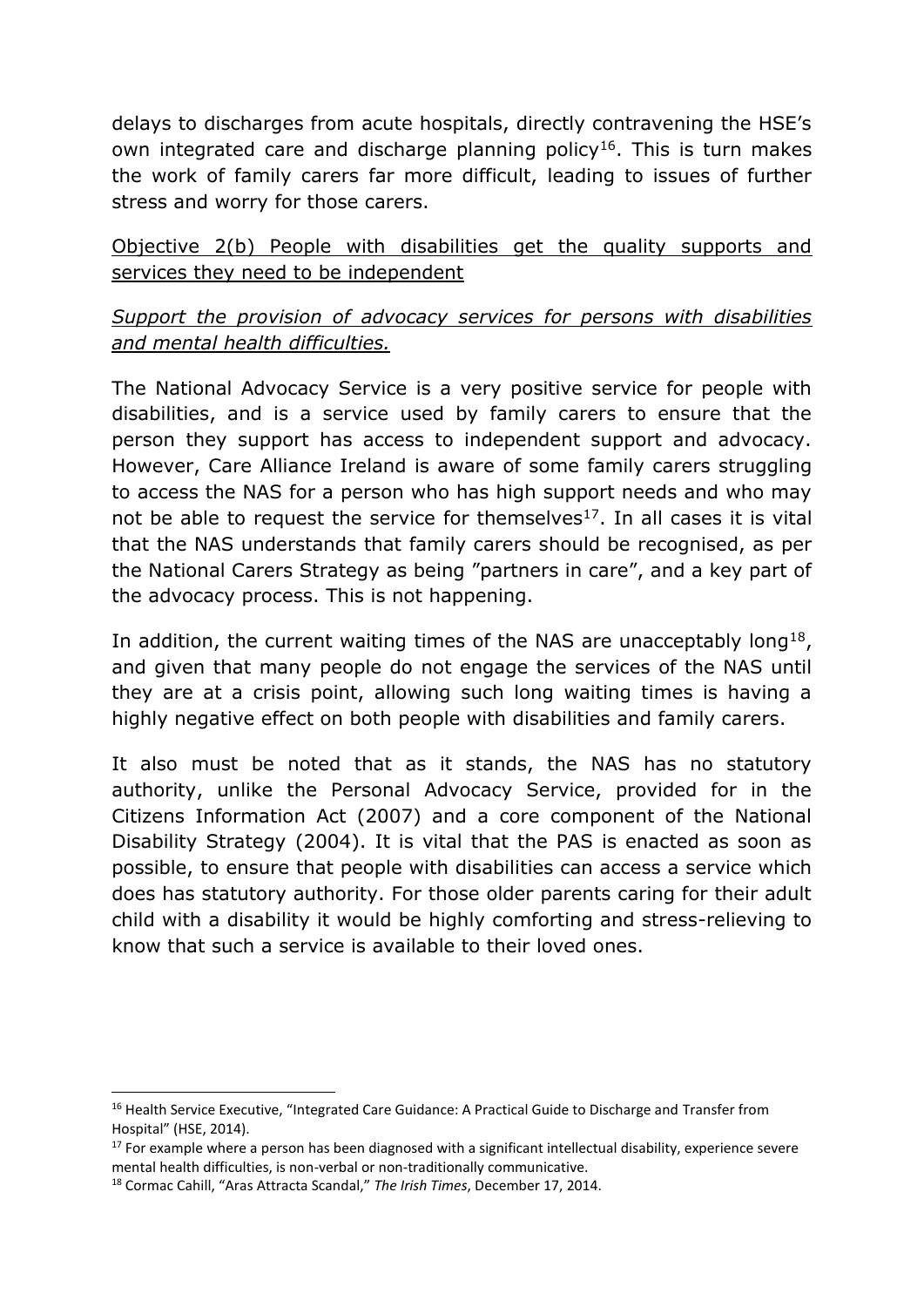Objective 4(b) People with disabilities get the education and training that enables them to reach their potential

# *Ensure effective supports for children with special education needs.*

It is clear that there is a large deficit in the needs of children with special educational needs, and the services which are actually available. As an example, speech & language therapy is an integral support for education, and yet there are massive shortfalls in supply of speech and language therapists across Ireland, with local and regional differences meaning that access to educational supports is often dependent on where you live<sup>19</sup>. For parents wishing to support their child to do as well as possible in education, this is very difficult. They are often faced with having to privately fund this therapy, which has an impact on the family as a whole.

As with most of the actions contained in the NDSIP, little to no mention is given to the inclusion of parents and/or family carers in the planning and supply of educational supports. Education of children in not contained to the classroom, and yet little to no support is given to parents to continue the education of their child elsewhere.

## **Key Recommendations**

**.** 

- 1) Closer attention must be paid to the relationship between disability and family caring. It is vital that throughout the National Disability Implementation Plan the role of parents and family carers is given due consideration. The National Disability Strategy (along with the Implementation Plan) and the National Carers Strategy should complement each other, yet in many it is clear that they do not.
- 2) Part 2 of the Disability Act 2005 must be implemented in full, and needs assessments made available to all people with disabilities, regardless of date of birth.
- 3) It must be possible for family carers to engage the National Advocacy Service directly and without delay. At all points of the advocacy journey the progress should be shared with family carers, and family carers recognised as a key part of the process.

<sup>&</sup>lt;sup>19</sup> Pauline Conroy and Simon Noone, "The Case of Speech and Language Therapy: A Working Paper Prepared for and by Inclusion Ireland" (Inclusion Ireland, September 2014),

http://www.inclusionireland.ie/sites/default/files/attach/article/1158/thecaseofspeechandlanguagetherapy1. pdf.